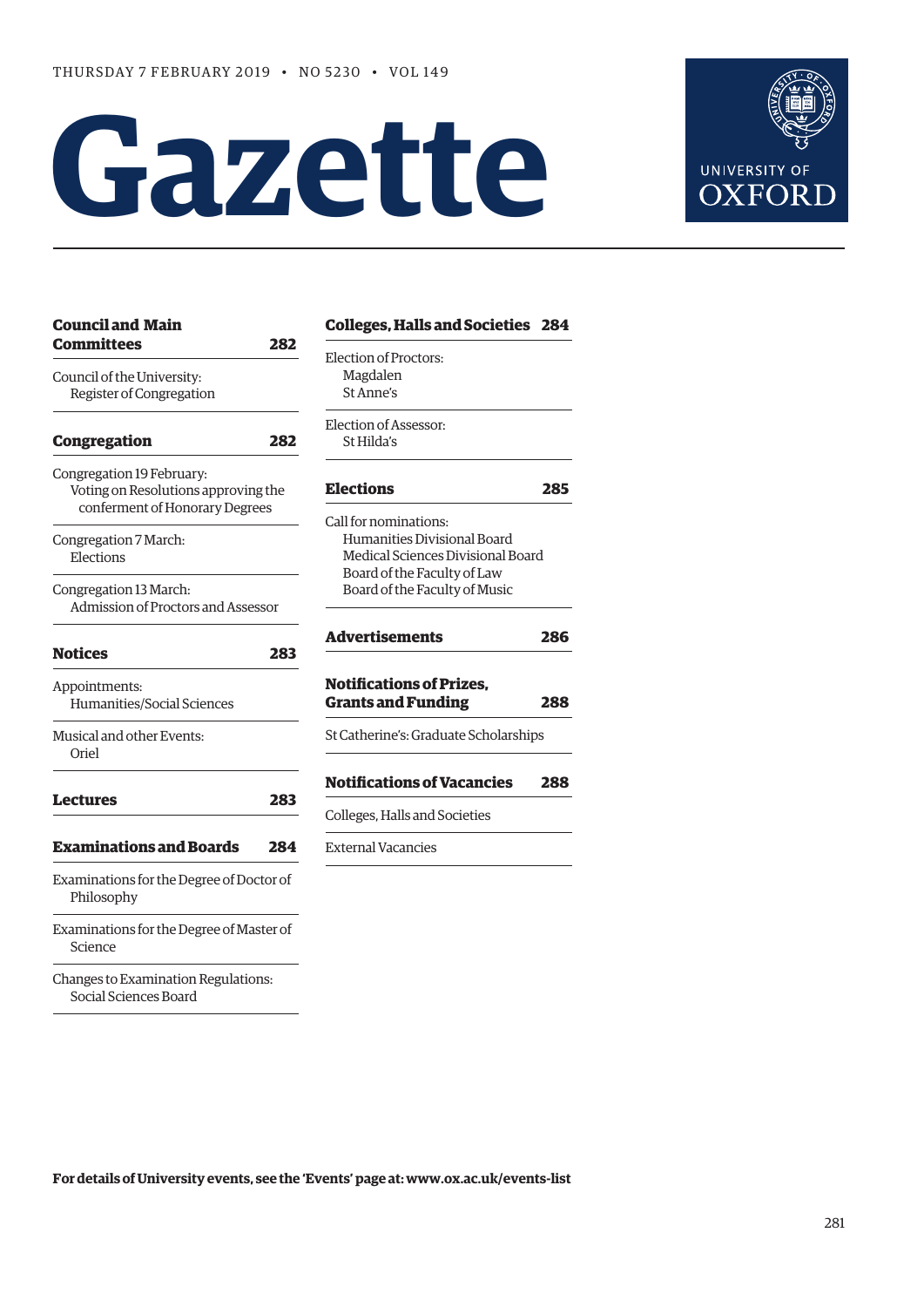# <span id="page-1-0"></span>Council and Main Committees

# **Council of the University**

### **Register of Congregation**

The Vice-Chancellor reports that the following names have been added to the Register of Congregation:

Bharucha, A, Smith School of Enterprise and the Environment Hallifax, R J, Faculty of Clinical Medicine Hippisley-Cox, J, St Anne's Kedzior, I E, Finance Division Morrison, M, Nuffield Department of Population Health Muhammed, K, New College Paidakakos, N, Faculty of Clinical Medicine Strickland, G D, Jenner Institute Turnbull, C D, St John's

### **Divisional and Faculty Boards**

For changes in regulations for examinations see 'Examinations and Boards' below.

# Congregation

| Congregation | 19 February |
|--------------|-------------|
|--------------|-------------|

### **Voting on Resolutions approving the conferment of Honorary Degrees**

¶ Members of Congregation are reminded that any two members may, not later than **noon on 11 February**, give notice in writing to the Registrar that they wish to oppose or amend any of the resolutions below (see the note on the conduct of business in Congregation below). If no such notice has been given, and unless Council has declared otherwise or the meeting has been adjourned, the resolutions shall be declared carried, and the meeting may be cancelled.

(i) That the conferment of the Degree of Doctor of Letters, *honoris causa*, upon Professor Daniel Kahneman, Professor Emeritus of Psychology and Public Affairs, Princeton, recipient of the Nobel Memorial Prize in Economic Sciences, be approved.

(ii) That the conferment of the Degree of Doctor of Science, *honoris causa*, upon Professor Sir Simon Wessely, Regius Professor of Psychological Medicine, Director of the King's Centre for Military Health Research, King's College London, former President of the Royal College of Psychiatrists, recipient of the John Maddox Prize for public understanding and scientific communication, be approved.

(iii) That the conferment of the Degree of Doctor of Science, *honoris causa*, upon Professor Shafrira Goldwasser, RSA Professor of Electrical Engineering and Computer Science, Massachusetts Institute of Technology, Professor of Mathematical Sciences, Weizmann Institute of Science, Israel, Director of the Simons Institute for the Theory of Computing, Berkeley, recipient of the Turing Award, be approved.

(iv) That the conferment of the Degree of Doctor of Science, *honoris causa*, upon Professor Andrea Ghez, Professor in the Physics and Astronomy Department, University of California at Los Angeles, Director of UCLA Galactic Center Group, Lauren B Leichtman & Arthur E Levine Chair in Astrophysics, recipient of the Royal Society Bakerian Medal, member of the National Academy of Sciences, be approved. (v) That the conferment of the Degree of Doctor of Science, *honoris causa*, upon Dr Cyrus Poonawalla, founder and Chairman of the Serum Institute of India, be approved.

(vi) That the conferment of the Degree of Doctor of Music, *honoris causa*, upon Ustad Rahat Fateh Ali Khan, musician and Qawwali singer, be approved.

¶ If the resolutions are approved, the honorary degrees will be conferred at the Encaenia on 26 June 2019. At that ceremony, honorary degrees will also be conferred upon Professor Jennifer A Doudna and Yo-Yo Ma, as approved by Congregation on 24 April 2018.

| Congregation | 7 March |
|--------------|---------|
|--------------|---------|

### **Elections**

### DIVISIONAL BOARDS

Humanities Board Medical Sciences Board

### FACULTY BOARDS

Board of the Faculty of Law Board of the Faculty of Music

Details are in 'Elections' section below.

### **Congregation** 13 March

### **Admission of Proctors and Assessor**

A Congregation will be held at noon on 13 March in the Sheldonian Theatre for the purpose of admitting to office Professor Martin C J Maiden, BSc R'dg, MA Oxf, PhD Camb, FMedSci, FRCPath, FRSB, Fellow of Hertford, and Professor Sophie Marnette, Lic Brussels, MA Oxf, PhD California, Fellow of Balliol, as Proctors for the ensuing year, and The Revd Professor William Whyte, MA MSt DPhil Oxf, Fellow of St John's, as Assessor for the ensuing year.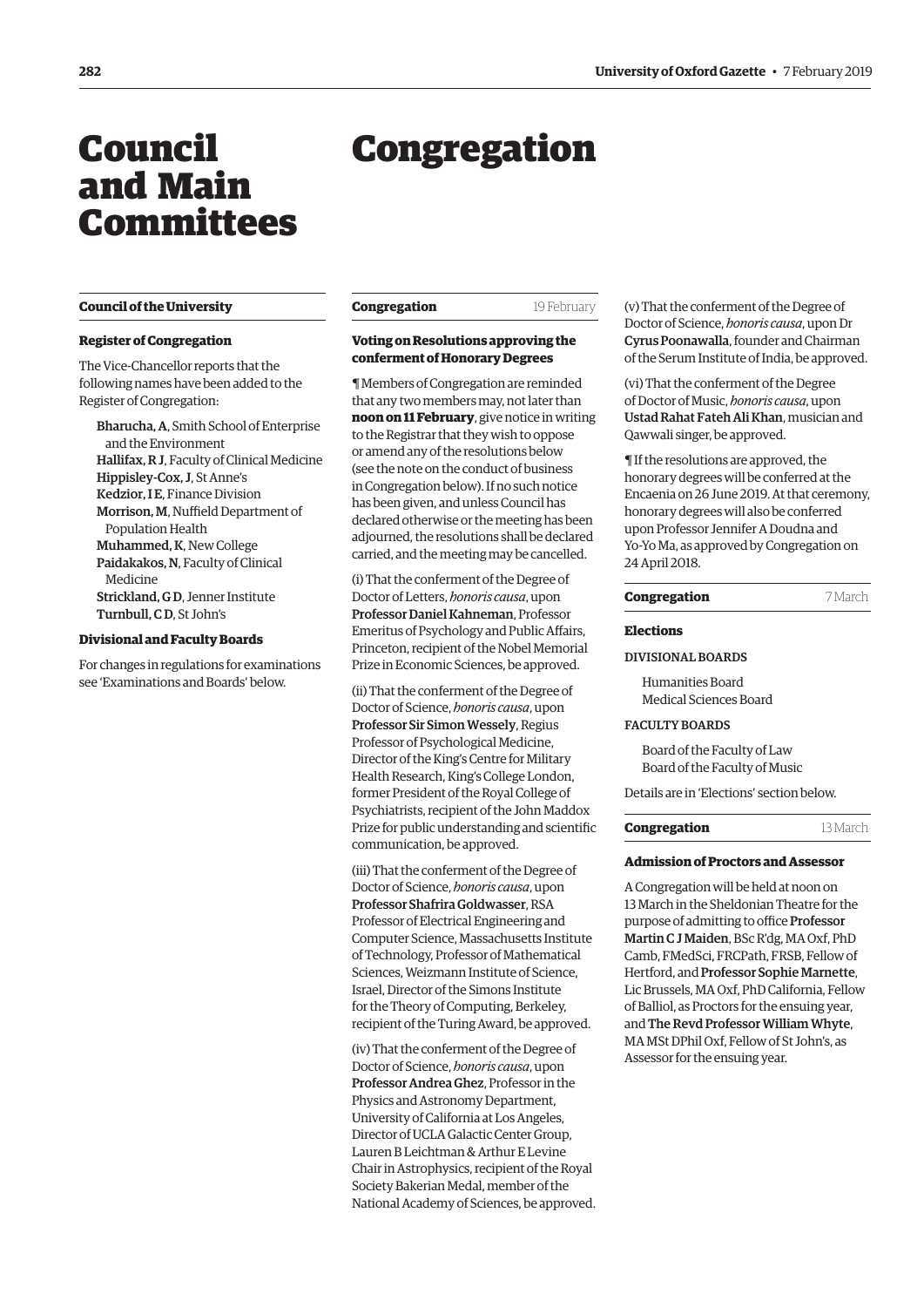# Notices

# Lectures

### <span id="page-2-0"></span>**Note on procedures in Congregation**

¶ Business in Congregation is conducted in accordance with Congregation Regulations 2 of 2002 [\(www.admin.ox.ac.uk/statutes/](http://www.admin.ox.ac.uk/statutes/regulations/529-122.shtml) [regulations/529-122.shtml\). A](http://www.admin.ox.ac.uk/statutes/regulations/529-122.shtml) printout of these regulations, or of any statute or other regulations, is available from the Council Secretariat on request. A member of Congregation seeking advice on questions relating to its procedures, other than elections, should contact Dr N Berry at the University Offices, Wellington Square [\(telephone: \(2\)80199; email: nigel.berry@](mailto:nigel.berry@admin.ox.ac.uk) admin.ox.ac.uk); questions relating to elections should be directed to the Elections Officer, Ms S L S Mulvihill (telephone: [\(2\)80463; email: elections.office@admin.](mailto:elections.office@admin.ox.ac.uk) ox.ac.uk).

### **Appointments**

### **Humanities/Social Sciences**

EDWARD ORSBORN PROFESSORSHIP OF US POLITICS AND POLITICAL HISTORY AND DIRECTORSHIP OF THE ROTHERMERE AMERICAN INSTITUTE

Adam Smith, BA Oxf, MA Sheff, PhD Camb, Professor of United States History, UCL, has been appointed to the Edward Orsborn Professorship of US Politics and Political History and Directorship of the Rothermere American Institute, in the Faculty of History and the Department of Politics and International Relations. Professor Smith will be Professor-elect and Director-elect with effect from 1 August 2019, and Professor and Director from 1 October 2019. Professor Smith will be a fellow of University College.

### **Musical and other Events**

### **Oriel**

### PRE-EVENSONG RECITALS

The following 30-minute recitals will take place at 5.15pm on Sundays in the chapel. [Free. More information: www.oriel.ox.ac.uk/](www.oriel.ox.ac.uk/about-college/news-events/events) about-college/news-events/events.

*10 Feb*: Benjamin Banks, organ

*17 Feb*: Harry Baigent, organ

### **Humanities**

### **Faculty of Oriental Studies**

### KOREAN STUDIES RESEARCH SEMINARS

The following seminars will take place at 5pm in the Spalding Room, Oriental Institute, unless otherwise noted. Convener: Dr I B Lewis

### Dr John S Lee, Manchester

*14 Feb*: 'Environmental conservation and its costs over 500 years: state forestry and the making of Korea, 1392–1910'

### Dr Holly Stephens, Edinburgh

*4.30pm, 21 Feb, Lecture Room 2*: 'Empire by association: the re-organisation of the rural economy in modern Korea, 1870–1945'

### Professor Hannes Mosler, Berlin *8 Mar*: 'Political reforms in South Korea: president, parliament and parties'

### **Social Sciences**

### **Faculty of Law**

### COMMERCIAL LAW CENTRE LECTURE

Michael Briggs, Lord Briggs of Westbourne, Justice of the Supreme Court of the United Kingdom, will lecture at 6pm on 7 February in the Gulbenkian Lecture Theatre, St Cross Building. Open to the public. More information and to register: www.law. [ox.ac.uk/events/common-law-and-finance](www.law.ox.ac.uk/events/common-law-and-finance-lehman-insolvency-and-beyond)lehman-insolvency-and-beyond.

*Subject*: 'Common law and finance – the Lehman insolvency and beyond'

### JEREMY LEVER LECTURE

Professor Carl Baudenbacher, Monckton Chambers, will deliver the 2019 Jeremy Lever Lecture at 5pm on 8 March in the Gulbenkian Lecture Theatre, St Cross Building. More information and to register: [www.law.ox.ac.uk/events/sir-jeremy-lever](http://www.law.ox.ac.uk/events/sir-jeremy-lever-lecture-2019)lecture-2019.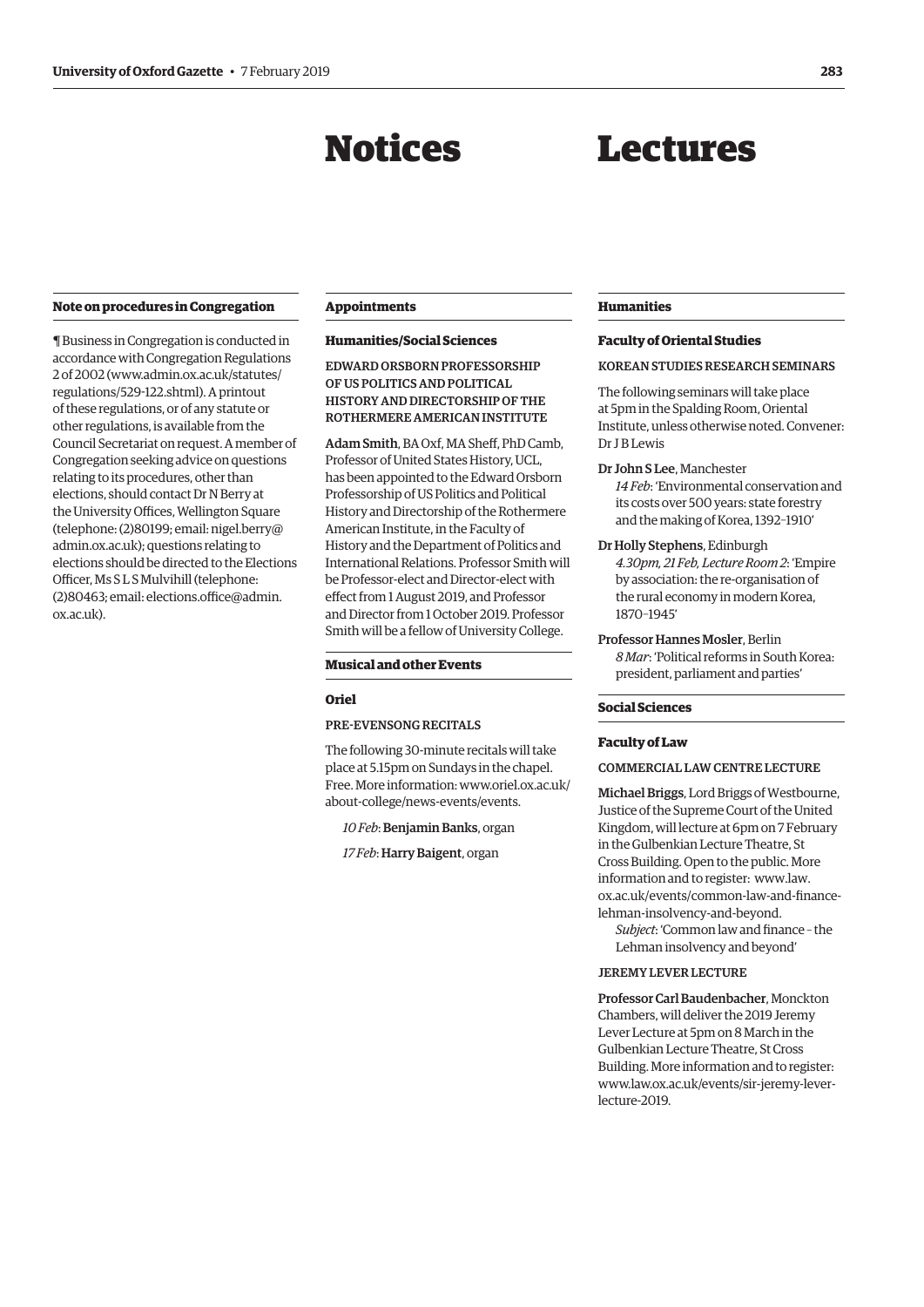# <span id="page-3-0"></span>Examinations and Boards

**Examinations for the Degree of Doctor of Philosophy**

*This content has been removed as it contains personal information protected under the Data Protection Act.*

# Colleges, Halls and Societies

### **Election of Proctors**

### **Magdalen**

A meeting will be held at 1.55pm on Wednesday, 6 March, in the Summer Common Room, Magdalen, for the purpose of electing a Proctor for the proctorial year starting on 18 March 2020. All members of Magdalen entitled under Council Regulations to vote in the election are hereby invited to attend.

*15 January 2019* Dr Jennifer Castle Clerk to the College

### **St Anne's**

A meeting will be held at 2.20pm on Wednesday, 6 March, in the Dining Room, St Anne's, for the purpose of electing a Proctor for the proctorial year starting on 18 March 2020. All members of St Anne's entitled under Council Regulations to vote in the election are hereby invited to attend.

*25 January 2019* Helen King Principal

### **Election of Assessor**

### **St Hilda's**

A meeting will be held at noon on Wednesday, 6 March, in the Vernon Harcourt Room, St Hilda's, for the purpose of electing the Assessor for the assessorial year starting on 18 March 2020. All members of St Hilda's who are members of Congregation but not members of the governing body of any other college or society, together with any members of the Governing Body of St Hilda's who are not members of Congregation, are entitled to vote in the election, and are hereby invited to attend.

*26 January 2019* Professor Sir Gordon Duff Principal

### **Examinations for the Degree of Master of Science**

*This content has been removed as it contains personal information protected under the Data Protection Act.*

### **Changes to Examination Regulations**

For the complete text of each regulation listed below and a listing of all changes to regulations for this year to date, please see [https://gazette.web.ox.ac.uk/examination](https://gazette.web.ox.ac.uk/examination-regulations-0)regulations-0.

### **Social Sciences Board**

 PGDIP IN TEACHER EDUCATION factual correction to text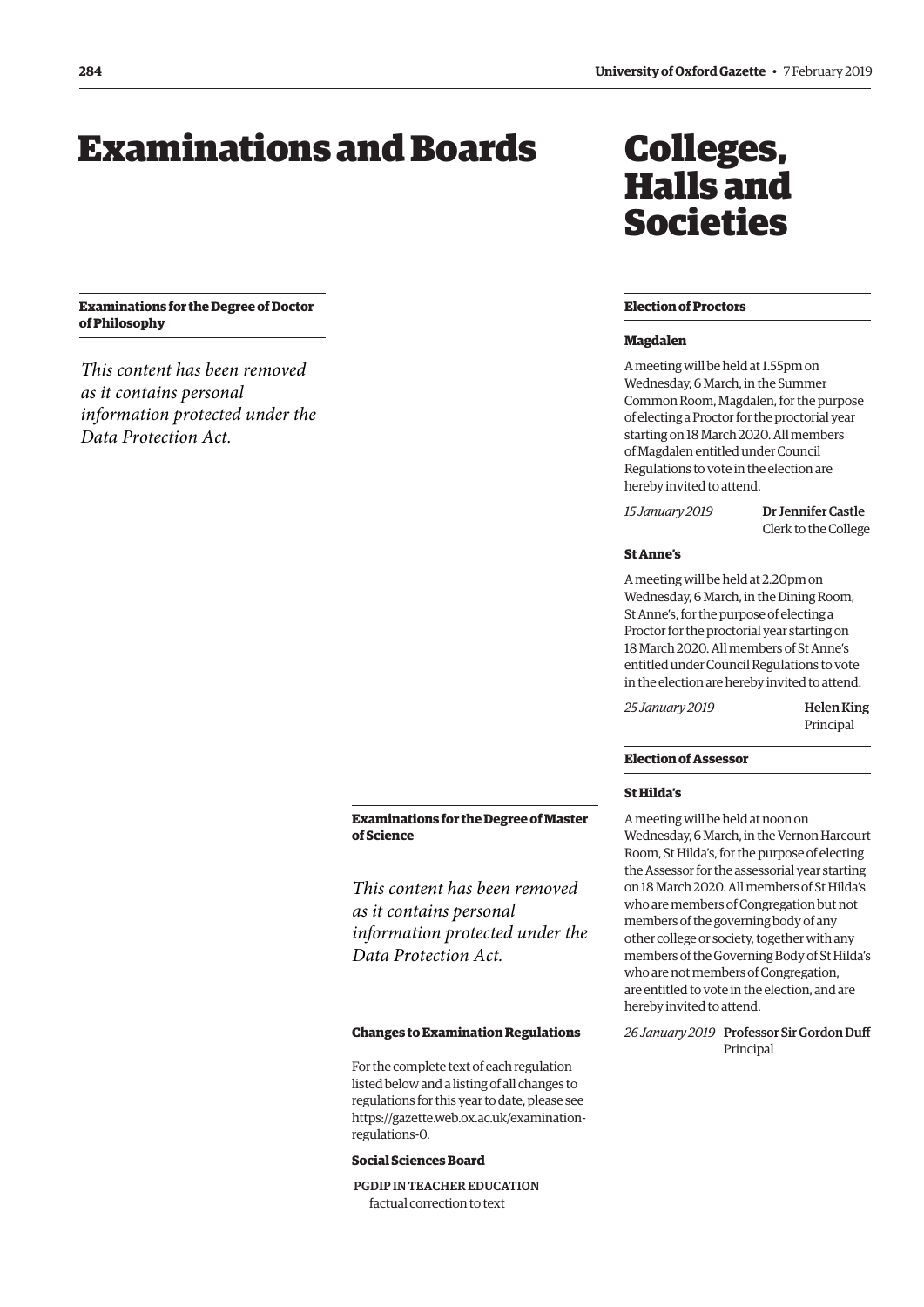# <span id="page-4-0"></span>Elections

Please note: in the lists below, the names listed are simply those of the persons currently in office, whose terms of office are now coming to a close (thereby prompting all the vacancies now advertised for election). When the start-date is abbreviated 'wie' (with immediate effect) two possible dates are indicated: if the election is uncontested, the candidate deemed elected will take up office as of the close of the nomination period (7 February); if the election is contested, the candidate elected will take up office following the close of the voting period (7 March).

### **Elections** 7 March

### **Call for nominations**

The nomination period for the elections below will close at **4pm on 7 February**.

### **Divisional Boards**

### HUMANITIES BOARD

- One person elected by and from the members of the Faculty of Classics to hold office wie to MT 2020 [*vice* Professor Nicholas Purcell, Brasenose]
- One person elected by and from the members of the Faculty of Music to hold office wie to MT 2020 [*vice* Professor Owen Rees, Queen's]

For further information about the board, please contact the Secretary [\(lynne.hirsch@](mailto:lynne.hirsch@humanities.ox.ac.uk) [humanities.ox.ac.uk\).](mailto:lynne.hirsch@humanities.ox.ac.uk)

### MEDICAL SCIENCES BOARD

• One person from the Department of Biochemistry and the Nuffield Department of Clinical Medicine who is also a member of the Faculty of Biochemistry, the Faculty of Clinical Medicine, the Faculty of Physiological Sciences or the Faculty of Psychological Studies, elected by the members of the Faculty of Biochemistry, the Faculty of Clinical Medicine, the Faculty of Physiological Sciences and the Faculty of Psychological Studies, to hold office wie to MT 2021 [*vice* Professor Mark Sansom, Corpus Christi, Faculty of Biochemistry]

For further information about the board, please contact the Secretary [\(chris.price@](mailto:chris.price@medsci.ox.ac.uk) [medsci.ox.ac.uk\).](mailto:chris.price@medsci.ox.ac.uk)

### **Faculty Boards**

### BOARD OF THE FACULTY OF LAW

• One Official Member elected by and from all members of the faculty as per Regulation 10 of Council Regulations 19 of 2002 wie to MT 2020 [*vice* Professor Birke Häcker, Brasenose]

For further information about the board, [please contact the Secretary \(charlotte.](mailto:charlotte.vinnicombe@law.ox.ac.uk) vinnicombe@law.ox.ac.uk).

### BOARD OF THE FACULTY OF MUSIC

• One person elected by and from the members of the Faculty of Music wie to MT 2019 [*vice* Dr Anna Stoll-Knecht, Jesus]

For further information about the board, please contact the Secretary [\(administrator@music.ox.ac.uk\).](mailto:administrator@music.ox.ac.uk)

### **Notes**:

Nominations in writing for the elections on 7 March, by four members of Congregation other than the candidate, will be received by the Elections Office, at the University Offices, Wellington Square, up to **4pm on 7 February**.

At least one nomination in respect of each candidate must be made on an official [nomination form \(available on www.admin.](www.admin.ox.ac.uk/elections/forms/index.shtml) ox.ac.uk/elections/forms/index.shtml).

All candidates are asked to note the general requirements which apply to all committee members, as set out in Council Regulations 14 of 2002 (General Regulations of Council for Committees) [\(www.admin.ox.ac.uk/](http://www.admin.ox.ac.uk/statutes/regulations/519-122.shtml) [statutes/regulations/519-122.shtml\).](http://www.admin.ox.ac.uk/statutes/regulations/519-122.shtml)  Current members seeking re-election are also asked to check for specific restrictions on consecutive service. For further information, please see the eligibility and amendments to nominations sections on the General Information page of the elections website ([www.admin.ox.ac.uk/](http://www.admin.ox.ac.uk/elections/geninfo.shtml) [elections/geninfo.shtml\).](http://www.admin.ox.ac.uk/elections/geninfo.shtml)

Candidates are invited to include with their nomination forms a written statement of no more than 250 words, setting out his or her reasons for standing and qualifications for the office being sought.

In the event of a contested election, candidates' statements will be available online at [www.admin.ox.ac.uk/elections](http://www.admin.ox.ac.uk/elections)  and published in the *Gazette* dated 21 February. Voters may wish to wait until they have read these statements before returning their ballot papers. Ballot papers will be sent out to members of Congregation as soon as possible after the closing date for nominations. Completed ballot papers must be received by the Elections Office not later than **4pm on 7 March**.

If the number of nominations received by the closing date is no more than sufficient to fill the vacancies, the candidates nominated shall be deemed to be duly elected as of the close of the nomination period on 7 February. When required, places will be allocated according to academic standing, as defined in Council Regulations 22 of 2002, Part 2: Academic Precedence and Standing, made by Council on 26 June 2002.

If the number of nominations received by the closing date is less than sufficient to fill the vacancies, those candidates nominated will be deemed elected unopposed, and the remaining vacancies will lapse, in which case, in accordance with the regulations, the places must remain vacant until appointments are made jointly by the Vice-Chancellor and Proctors.

For further information, please contact the Elections Officer [\(shirley.mulvihill@admin.](mailto:shirley.mulvihill@admin.ox.ac.uk) [ox.ac.uk\).](mailto:shirley.mulvihill@admin.ox.ac.uk)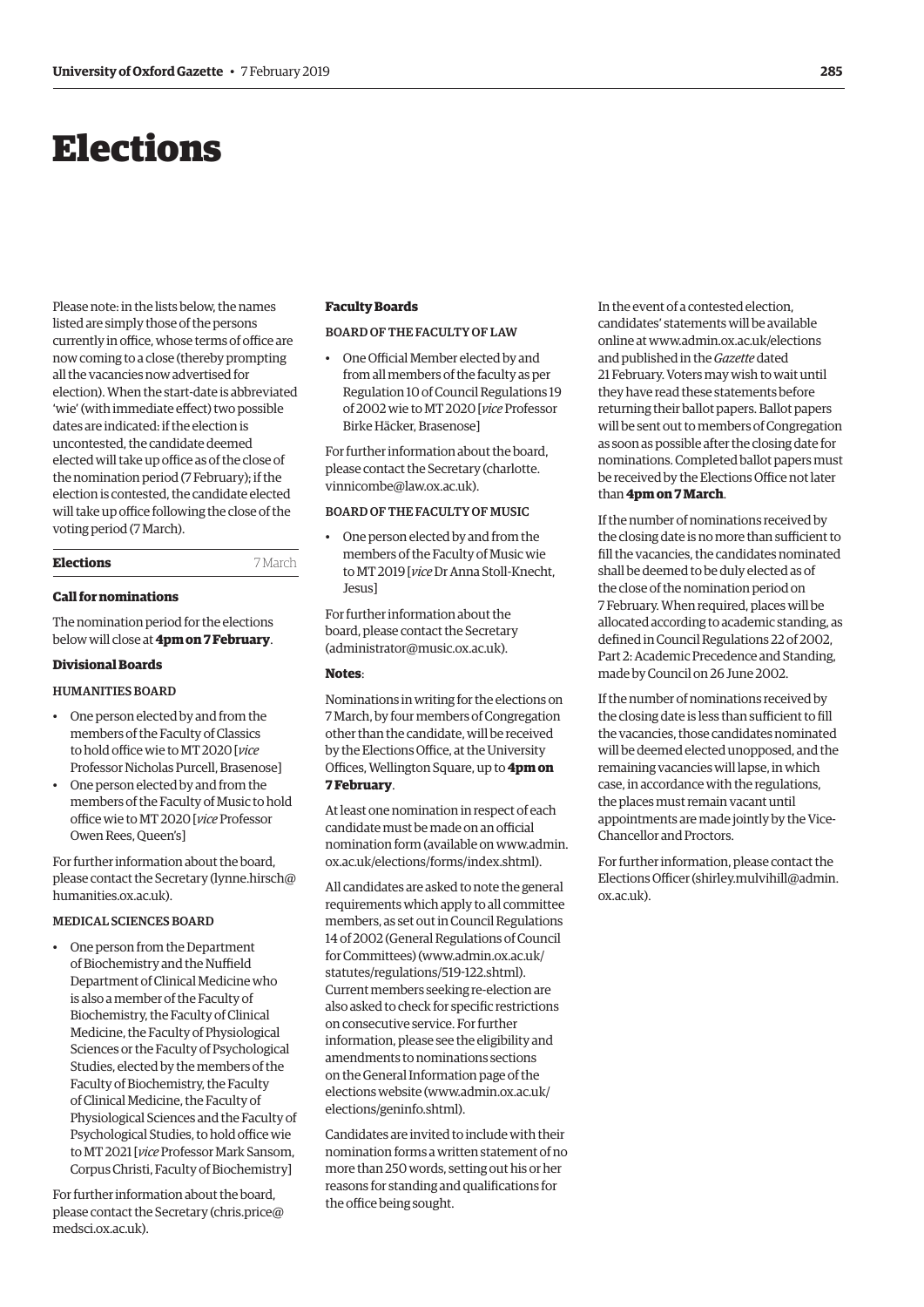## <span id="page-5-0"></span>Advertisements

### **Advertising enquiries**

*Email*: [gazette.ads@admin.ox.ac.uk](mailto:gazette.ads@admin.ox.ac.uk) *Telephone*: 01865 (2)80548 *Web*: https://[gazette.web.ox.ac.uk/classified](http://www.ox.ac.uk/gazette/classifiedadvertising)[advertising-gazette](http://www.ox.ac.uk/gazette/classifiedadvertising)

### **Deadline**

Advertisements are to be received by **noon on Wednesday** of the week before publication (ie eight days before publication). Advertisements must be submitted online.

### **Terms and conditions of acceptance of advertisements**

You are advised to view our full Terms and Conditions of acceptance of advertisements. Submission of an advertisement implies acceptance of our terms and conditions, which may be found at https://gazette.web.ox.ac. [uk/classified-advertising-gazette, and may](https://gazette.web.ox.ac.uk/classified-advertising-gazette)  also be obtained on application to *Gazette* Advertisements, Public Affairs Directorate, University Offices, Wellington Square, Oxford OX1 2JD.

### **Miscellaneous**

**The Anchor pub, dining rooms and terrace** – close to Jericho. We serve simple, honest, fresh food with daily changing seasonal specials, an extensive wine list and great beer. Our 2 private dining rooms can seat 14 and 16 and are available for meetings or dinner parties. We are open 9am–11pm Mon–Fri and 8am–11pm Sat and Sun. 2 Hayfield Rd, Oxford OX2 6TT. Tel: [01865 510282. Web: www.theanchoroxford.](www.theanchoroxford.com) com.

**Stone Pine Design** card publisher specialising in wood engraving, linocuts and Oxfordshire. Beautifully produced, carefully selected designs by internationally renowned artists. Web: [www.stonepinedesign.co.uk.](http://www.stonepinedesign.co.uk)

**St Giles' Parish Rooms for hire**. Ideally located close to the city centre at 10 Woodstock Rd OX2 6HT. There is a main hall and a meeting room that can be hired together or separately, and full kitchen facilities. For enquiries regarding availability and to arrange a site visit, contact Meg Peacock, Benefice [Manager: 07776 588712 or sgsm.benefice.](mailto:sgsm.benefice.manager@gmail.com) manager@gmail.com.

**Mughal Indian cuisine** at Shezan: 1st floor, 135 High St, Oxford. From our kitchen to your table, we bring you fresh herbs, spices, roots, fragrances and the Mughal tradition

of passion for good food. Serving as dining rooms since 1915. Open daily noon–3pm and 5.30pm–11pm. Tel: 01865 251600. Website: [www.shezanoxford.co.uk.](http://www.shezanoxford.co.uk)

**Ardington School of Crafts** offers short courses with practising craftspeople in beautiful surroundings near Wantage. 200 courses between 1 and 3 days, from stained glass and silver jewellery to textiles and carving, all held in our well-equipped workshops. Unearth your hidden talents and discover why people keep coming back to Ardington School of Crafts. Gift vouchers [available. See: www.ardingtonschoolofcrafts.](www.ardingtonschoolofcrafts.com) com. Tel: 01235 833433.

**UK Brain Bank for Autism** and Related Developmental Research, JR. The developing brain is altered in autism but neuroscientists do not know how or why. Research is needed to understand the causes and biological basis of autism, to develop better interventions to improve the lives of those directly affected by it. Such critical research is hindered by the scarcity of donated human brain tissue. Control tissue, donated by people who do not have autism, is needed for comparison just as much as donations by people who do – and the NHS organ donor scheme does not include brain donation. We particularly want younger people to consider making a pledge to donate their brain after death (the further the brain is from its inception, the more difficult it is to understand the process of its development, so we do not take donations from people over 65 not directly affected by autism). See [https://grand.tghn.org/autism-brain-bank fo](https://grand.tghn.org/autism-brain-bank)r information and to register as a donor.

**Restore Garden Café** is a spacious café set in award-winning gardens with delicious food and coffees using organic, Fairtrade and local produce where possible. Plants, handmade gifts and cards for sale. Open Mon–Sat, 10am–4pm, Manzil Way, Cowley Rd, Oxford OX4 1YH. All proceeds to Restore, Oxfordshire mental health charity (registered charity number 274222): [www.restore.org.uk.](http://www.restore.org.uk)

**Oxford University Hospitals NHS Trust**  wants you to take part in its future. If you have a contract of employment with the University of Oxford in a department within the Medical Sciences Division, or hold an honorary contract award with OUH for at least 12 months, you can join our staff constituency. University of Oxford staff belonging to other departments can join us as public members. To join us, visit [www.ouh.nhs.uk/ft.](http://www.ouh.nhs.uk/ft)

**ResearchProfessional.com** is an online research funding opportunities database and alerting service. The University has a sitewide licence, so it is freely accessible to anyone with an ox.ac.uk email address. Find out more about ResearchProfessional.com, including user guides and training sessions, on the Research Services website ([www.admin.ox.ac.](http://www.admin.ox.ac.uk/researchsupport/findfunding/rp) [uk/researchsupport/findfunding/rp\).](http://www.admin.ox.ac.uk/researchsupport/findfunding/rp) 

### **Research participants sought**

**Healthy men and women aged 30–50** are needed for a research study at the Oxford Biobank. Contribute to research into conditions such as diabetes, heart disease and obesity. For further information please contact [obb@ocdem.ox.ac.uk or](mailto:obb@ocdem.ox.ac.uk) 01865 857284.

### **Groups and societies**

### **The Oxford University Newcomers' Club** at the University Club, 11 Mansfield Rd, OX1 3SZ, welcomes the wives, husbands or partners of visiting scholars, of graduate students and of newly appointed academic and administrative members of the University. We offer help, advice, information and the

opportunity to meet others socially. Informal coffee mornings are held in the club every Wednesday 10.30am–noon (excluding the Christmas vacation). Newcomers with children (aged 0–4) meet every Fri in term 10.15am–11.45am. We have a large programme of events including tours of colleges, museums and other places of interest. Other term-time activities include a book group, informal conversation group, garden group, antiques group, an opportunity to explore Oxfordshire and an Opportunities in Oxford group. Visit our website: [www.newcomers.ox.ac.uk.](http://www.newcomers.ox.ac.uk) 

**Oxford Research Staff Society** (OxRSS) is run by and for Oxford research staff. It provides researchers with social and professional networking opportunities, and a voice in University decisions that affect them. Membership is free and automatic for all research staff employed by the University of Oxford. For more information and to keep up to date, see: web: [www.oxrss.ox.ac.uk;](http://www.oxrss.ox.ac.uk)  Facebook: [http://fb.me/oxrss; Tw](http://fb.me/oxrss)itter: [@ResStaffOxford; mailing list: researchstaff](mailto:researchstaff-subscribe@maillist.ox.ac.uk)subscribe@maillist.ox.ac.uk.

### **Restoration and Conservation of Antique Furniture**

**John Hulme** undertakes all aspects of restoration. 30 years' experience. Collection and delivery. For free advice, telephone or write to the Workshop, 11A High St, Chipping Norton, Oxon, OX7 5AD. Tel: 01608 641692.

### **Sell your unwanted books**

**Sell your unwanted books** at competitive prices. If you need extra space or are clearing college rooms, a home or an office, we would be keen to quote for books and CDs. Rare items and collections of 75 or more wanted if in VG condition; academic and non-academic subjects. We can view and collect. Contact Graham Nelson at History Bookshop Ltd on 01451 821660 or [sales@historybookshop.com.](mailto:sales@historybookshop.com)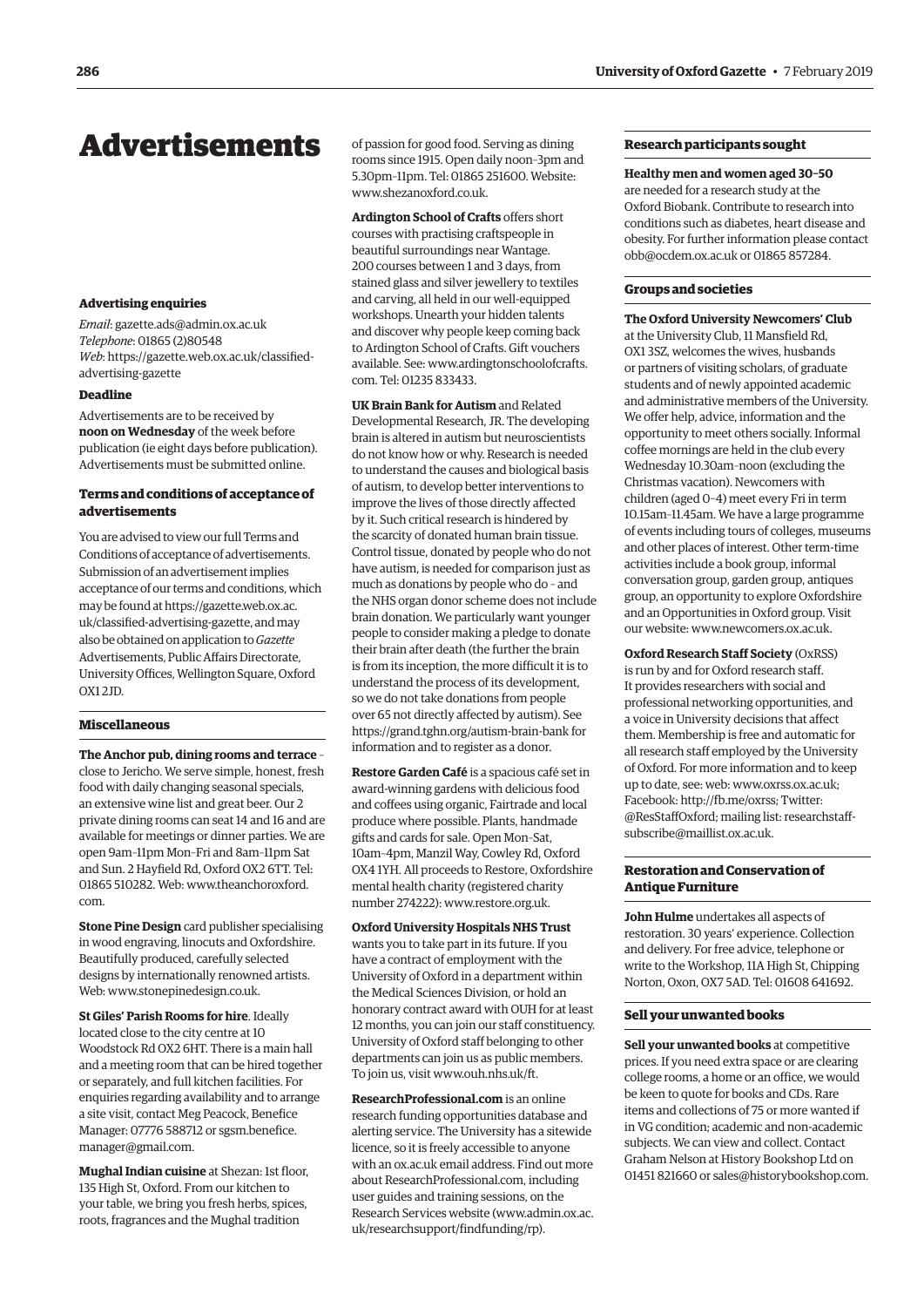### **Antiques bought and sold**

**Wanted and for sale** – quality antiques such as furniture, fire guards, grates and related items, silver, pictures, china and objets d'art. Please contact Greenway Antiques of Witney, 90 Corn Street, Witney OX28 6BU on 01993 705026 or 07831 585014 or email [jean\\_greenway@hotmail.com.](mailto:jean_greenway@hotmail.com)

### **Services Offered**

**Big or small, we ship it all**. Plus free pick up anywhere in Oxford. Also full printing services available (both online and serviced), 24-hour photocopying, private mailing addresses, fax bureau, mailing services and much more. Contact or visit Mail Boxes Etc, 266 Banbury Rd, Oxford. Tel: 01865 514655. Fax: 01865 514656. Email: [staff@mbesummertown.co.uk.](mailto:staff@mbesummertown.co.uk)  Also at 94 London Rd, Oxford. Tel: 01865 [741729. Fax: 01865 742431. Email: staff@](mailto:staff@mbeheadington.co.uk) mbeheadington.co.uk.

**Carpenter/joiner**. For bookcases, wardrobes, etc, made on site to your specifications. Portfolio available. Call Rob Guthrie on 01608 677423 (evening) or 07961 444957 (daytime). Email: [rob.s.guthrie@gmail.com.](mailto:rob.s.guthrie@gmail.com) 

**Airport transfer/chauffeur service**. If you are looking for a reliable and experienced transfer service I would be happy to discuss your needs. Last year I handled 328 airport transfers successfully and I have over 20 years' experience. Account customers welcome and all major credit cards accepted. Comfortable and reliable Heathrow service. Contact Tim Middleton. Tel: 07751 808763 or email: [timothy.middleton2@btopenworld.com.](mailto:timothy.middleton2@btopenworld.com)

**Independent Pensions and Financial Advice**. Austin Chapel Independent Financial Advisers LLP provide bespoke pensions and financial advice to staff working for the University of Oxford. We provide Annual Allowance and Lifetime Allowance pension tax mitigation advice and calculations. In addition, we can provide projections of future pension benefits to ensure your retirement plans are on course to meet your retirement income requirements. We also offer an independent investment review service to help ensure that your investment portfolio still meets your current attitude to risk and is tax efficient. The initial meeting can be held at your workplace, home or our central Oxford offices. There is no cost for the initial meeting. For more information contact Gary [O'Neill on 01865 304094 or email gary.oneill@](mailto:gary.oneill@austinchapel.co.uk) austinchapel.co.uk.

### **Houses to Let**

**Bright fully furnished house** with garden and 2 double bedrooms available to let on a short- or long-term basis. Ideal for academic visitors, visiting friends or family. Moments from the vibrant Cowley Rd, and just a 10-min walk to Oxford city centre. Open-plan living/ dining area; modern kitchen and bathroom; enclosed private garden with lawn, decking and outdoor seating. Fast Wi-Fi. Bills included. Email [jamie.vicary@cs.ox.ac.uk for](mailto:jamie.vicary@cs.ox.ac.uk) more information.

### **Small characterful town house to let** in

central Abingdon, £950 pcm plus bills, would suit professional couple. Sitting room, kitchen, downstairs shower room, courtyard, study/ possible second bedroom, master bedroom. Pet-friendly and unfurnished. Good public transport access to Oxford and Milton Park. Contact [jacquelinepumphrey@gmail.com fo](mailto:jacquelinepumphrey@gmail.com)r pictures and to arrange a viewing.

### **Flats to Let**

**Cowley Rd/St Clement's**: available Apr. Large, modernised flat (unfurnished), within 4 mins' walk of Magdalen Bridge; 3 bedrooms, large sitting room, separate dining room, fully fitted kitchen, bathroom, shower room and separate toilet. Off-peak central heating, double glazed throughout. £1,025 pcm; no deposit. Email [cuckoopens@aol.com or](mailto:cuckoopens@aol.com) tel 07469 920505.

**3rd-floor fully furnished flat** with 1 double bedroom in quiet block on Banbury Rd with off-road parking. Living room leading to small private balcony. Well-equipped kitchen, small bathroom with bath/electric shower, Wi-Fi. Linen provided; inclusive of all utility bills. Bus stop at entrance to flats. Easy walk to centre of Oxford; 10 mins' walk to Summertown. £350 pw. Contact: 07787 124247 or [annec70gregory@outlook.com.](mailto:annec70gregory@outlook.com)

### **Accommodation Offered**

**Visiting academics welcomed** as paying guests for short or long stays in comfortable home of retired academic couple. Situated in quiet, leafy close in north Oxford within easy distance of main University buildings, town centre, river, shops and restaurants. Rooms have free TV, Wi-Fi, refrigerator, microwave, kettle, tea, coffee, central heating. Linen, cleaning, breakfast all included in the very moderate terms. Email: [DVL23@me.com.](mailto:DVL23@me.com)

**scottfraser** – market leaders for quality Oxfordshire property. Selling, letting, buying, renting, investing – we are here to help. Visit [www.scottfraser.co.uk fo](http://www.scottfraser.co.uk)r more information or call: Headington sales: 01865 759500; Summertown sales: 01865 553900; East Oxford sales: 01865 244666; Witney sales: 01993 705507; Headington lettings: 01865 761111; Summertown lettings: 01865 554577; East Oxford and student lettings: 01865 244666; Witney lettings: 01993 777909.

### **Self-catering Apartments**

**Visiting Oxford?** Studio, 1-, 2- and 3-bed properties conveniently located for various colleges and University departments. Available from 1 week to several months. Apartments are serviced, with linen provided and all bills included. Details, location maps and photos can be found on our website at [www.](http://www.shortletspace.co.uk) [shortletspace.co.uk. Co](http://www.shortletspace.co.uk)ntact us by email on [stay@shortletspace.co.uk or](mailto:stay@shortletspace.co.uk) call us on 01993 811711.

**Shortlet studios** for singles or couples needing clean, quiet self-catering accommodation for weeks or months. Handy for High St (town, colleges), Cowley Rd (shops, restaurants), University sportsground (gym, pool), Oxford Brookes campuses, buses (London, airports, hospitals). Modern, selfcontained, fully furnished including cooking and laundry facilities, en-suite bathroom, Wi-Fi broadband, TV/DVD/CD, central heating, cleaning and fresh linen weekly. Off-road parking for cars and bikes. Taxes and all bills [included. Enquiries: stay@oxfordbythemonth.](mailto:stay@oxfordbythemonth.com) com.

**Looking for 5-star serviced accommodation** right in the heart of the city? Swailes Suites offer city centre, award-winning maisonettes and apartments providing that 'home from home' feel that will help you get the most out of your stay. The Swailes Suites 'easy in, easy out' flexible booking arrangements, from 3 days to 6 months, together with good transport links make arrival and departure hassle-free. Check out our website at [www.](http://www.swailessuites.co.uk) [swailessuites.co.uk, co](http://www.swailessuites.co.uk)ntact Debbie on 01865 318547 or email [debbie@nops.co.uk. Of](mailto:debbie@nops.co.uk)fice established more than 25 years in 47 Walton Street, Jericho, OX2 6AD.

### **Affordable serviced accommodation**

from £70 a night. Luxury apartments and houses within a short walk to the centre of Oxford suitable for singles, couples, families, professionals. Bills, taxes, internet, linen, housekeeping, self-check-in, cooking facilities, TV, heating, private parking (at some locations), private bathroom included. Stays from 2 days upwards with discounts for long-term bookings. Over 40 years of [property letting experience. Enquiries: info@](mailto:info@sleepandstayoxford.com) sleepandstayoxford.com.

**The only VisitEngland 5-star** accredited serviced self-catering accommodation in Oxford city centre. 1 bedroom first-floor apartment in the Oxford Castle Quarter: quiet, central, ideal for academic, professional lets. 'Your small touches make this place a world apart from similar properties.' Quote promo code 'Gaz19' for a 20% discount on a 2-week or more stay Feb through Mar 2019. Web: [https://www.pmcdomus.co.uk. Em](https://www.pmcdomus.co.uk)ail: pat@ [pmcdomus.co.uk. Tel: 01869 277557.](mailto:pat@pmcdomus.co.uk)